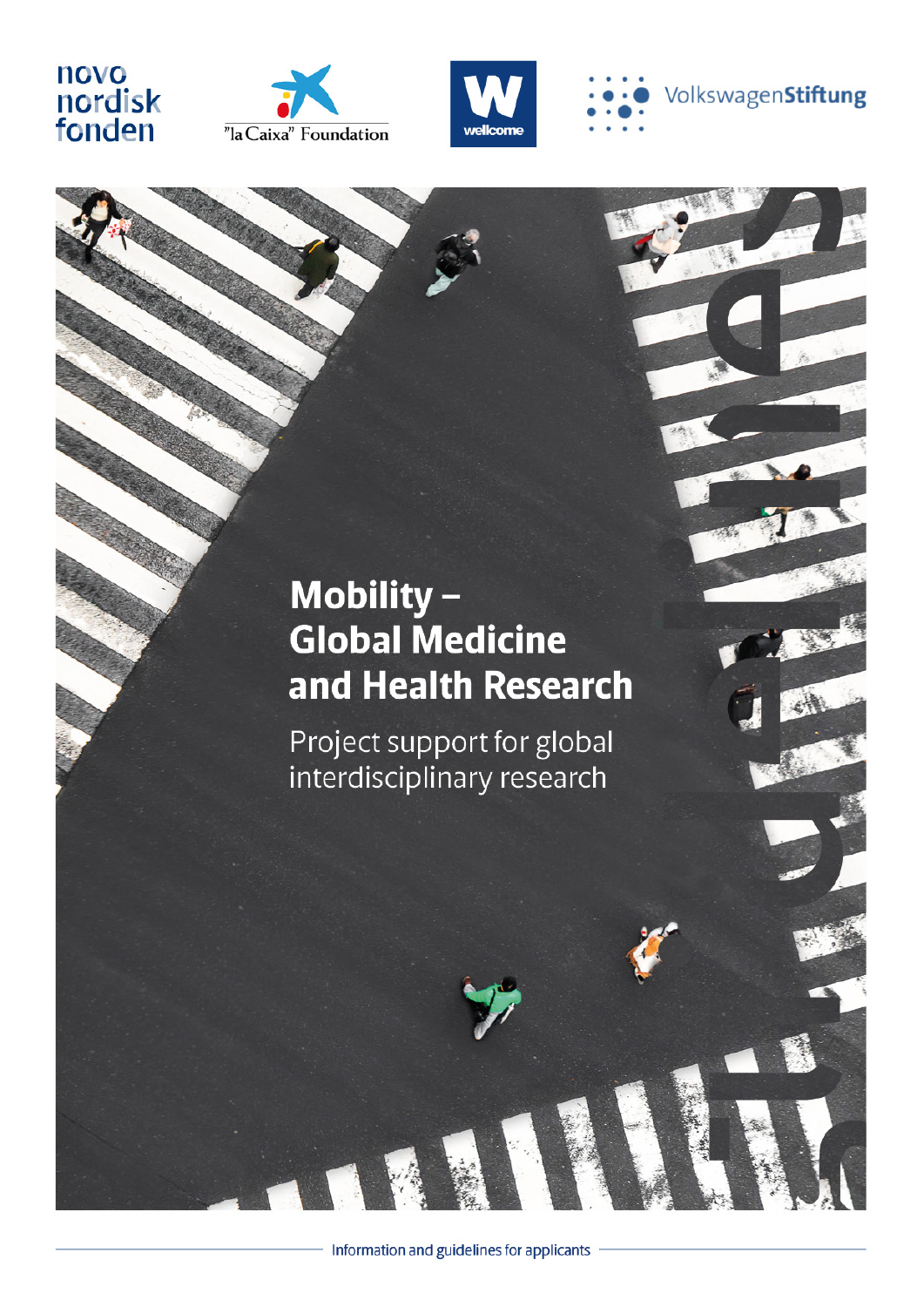## Table of contents

| 1.1            |                                                        |
|----------------|--------------------------------------------------------|
| 1.2            |                                                        |
| 1.3            |                                                        |
| 1.4            |                                                        |
| 1.5            |                                                        |
| 1.6            |                                                        |
| 1.7            |                                                        |
| 1.8            |                                                        |
| 1.9            |                                                        |
|                |                                                        |
| $\overline{2}$ | THE APPLICATION AND GRANT MANAGEMENT SYSTEM - NORMA 10 |
| 2.1            |                                                        |
| 2.2            |                                                        |
| 2.3            |                                                        |
| 2.4            |                                                        |
| 3              |                                                        |
| 3.1            |                                                        |
| 3.2            |                                                        |
| 3.3            |                                                        |
| 3.4            |                                                        |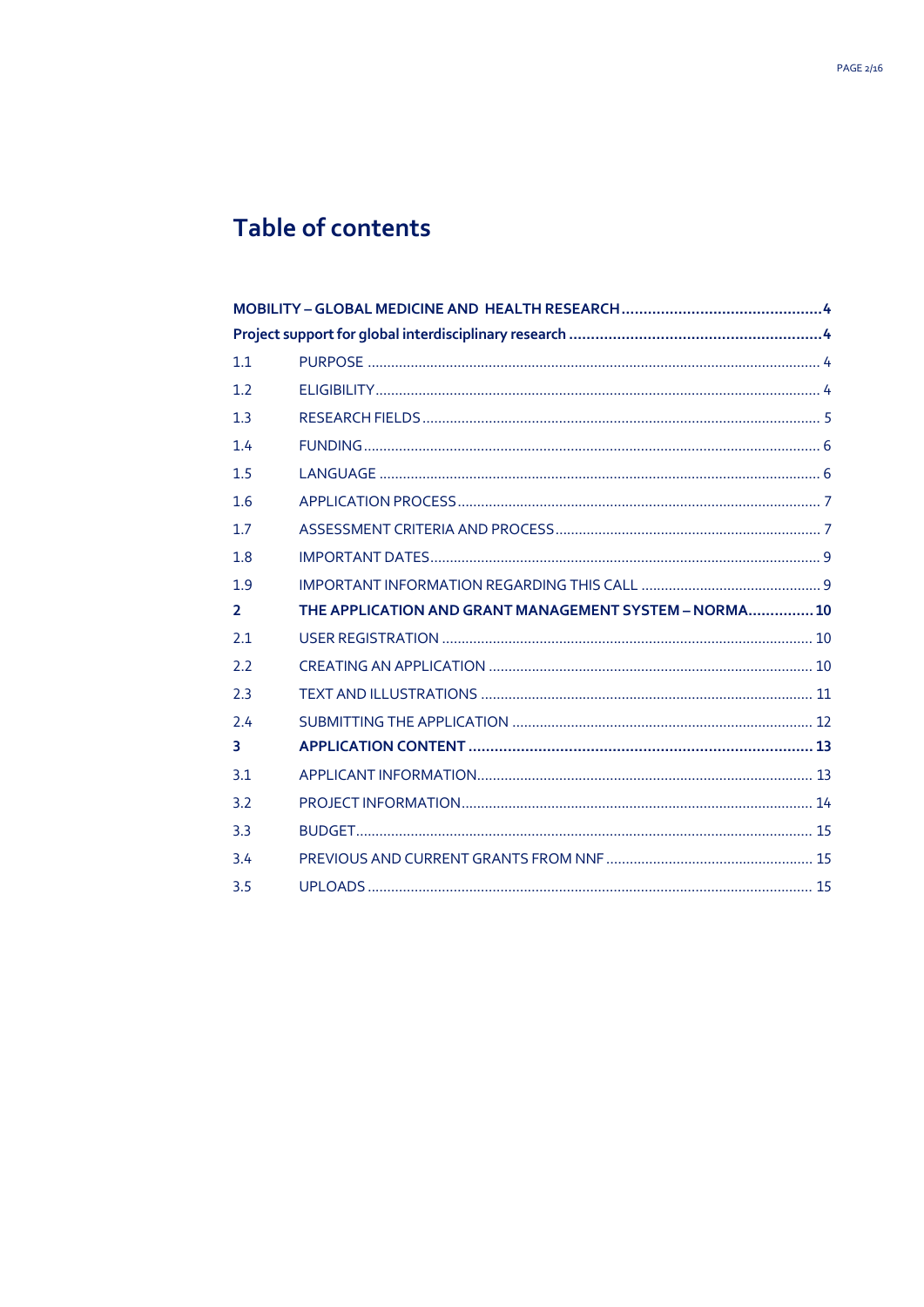## **Grant Information**

#### **Grant capital:**

Up to a total of €9 million for project grants and up to a total of €750,000 for preparatory grants

#### **Application form opens:**

20 January 2020

**1st stage application deadline:** 17 April 2020

**Preparatory funding notification:** July 2020

**Start of preparatory phase for full grants:** August 2020

**Full proposal (2nd stage application) deadline:** 1 June 2021

#### **Interview** September 2021

## **Award notification:**

December 2021

## **Earliest start date:**

1 January 2022

It is important that you carefully read the information and guidelines for applicants before initiating the application process, as the guidelines contain the complete call text as well as instructions regarding the completion of the application.

Note that applicant and application information will be accessible to, and, if necessary, transferred between all four foundations. We will treat all applicant and application information confidentially. Read more about how we process personal data under '[privacy & security](http://novonordiskfonden.dk/wp-content/uploads/privacy_notice_nnf_-_uk.pdf)' in the online application system NORMA.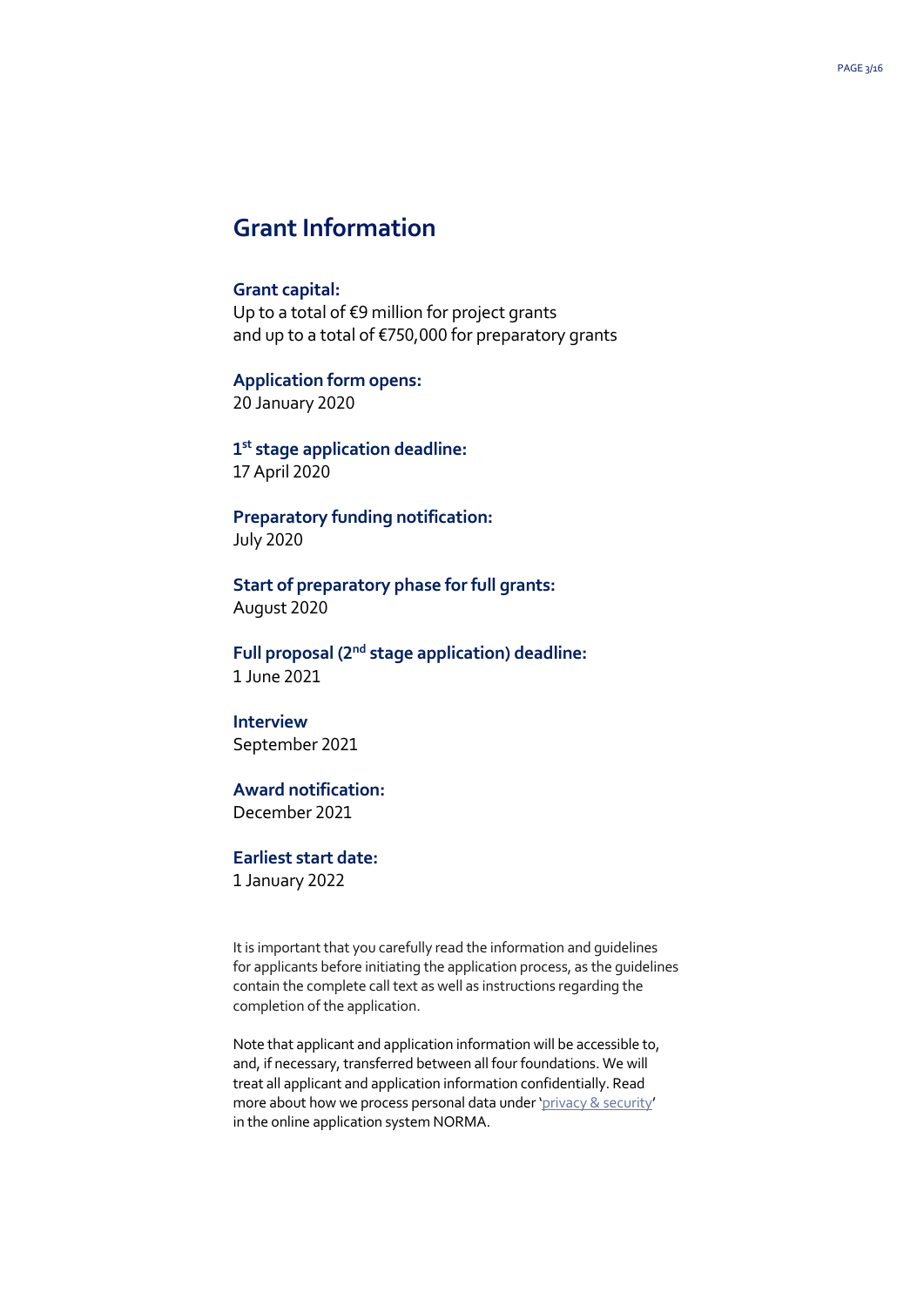## <span id="page-3-0"></span>**MOBILITY – GLOBAL MEDICINE AND HEALTH RESEARCH** Project support for global interdisciplinary research

<span id="page-3-1"></span>The four independent private foundations "la Caixa" Foundation (Spain), Wellcome (UK), the Volkswagen Foundation (Germany) and Novo Nordisk Foundation (Denmark) have jointly initiated this global call for interdisciplinary research on "Mobility – Global Medicine and Health Research" which is part of the international funding initiative "Global Issues – Integrating Different Perspectives".

## <span id="page-3-2"></span>**1.1 PURPOSE**

The increased mobility of populations (including voluntary and forced mobility) leads to opportunities and challenges in global health. These include preparedness and adaptation of local health systems, adequate policy responses, and cooperation between governments and organisations to ensure continued and improved health care to everyone, despite their status and current geographical location. Securing global health is furthermore inevitably interlinked with a range of ethical and social challenges that need to be studied.

The purpose of this call is to promote multi-perspective research on how global mobility influences the general health, various health determinants and the well-being of local and mobile populations, and how the effects of mobility could be addressed in a sustainable way. Furthermore, proposals that challenge current dogmas in Global Medicine and Health research are welcome.

In this call we want to support research that benefits the fields of Global Medicine and Health Research in a sustainable manner, creating additional value beyond the funding period. We aim to fund projects that are highly original and innovative, and which address understudied and underfunded research areas.

As we believe that social scientists and life scientists can address various health topics only jointly, we want to support work that crosses these boundaries between disciplines. Projects should not only abridge the difference between disciplines, they should also break classical North-South divides through mutual learning and equity. We expect researchers to constitute their consortia on the basis of what expertise is needed to solve the addressed research question(s).

We want to fund research that enables scientists and scholars from the so-called High-Income Countries (HICs) and Low and Middle-Income Countries (LMICs)<sup>[1](#page-3-4)</sup> to work together at eye-level and in which all parties benefit from the joint research endeavour. Engagement of early career researchers is highly encouraged.

## <span id="page-3-3"></span>**1.2 ELIGIBILITY**

A qualified application should meet the following requirements:

- The scientific background of the participating project team members is not restricted and should be based on the needs of the projects. Cross-disciplinary collaboration, e.g. between life sciences and social sciences is encouraged.
- The consortium must consist of one main applicant and 2 to 4 co-applicants.
- The number of co-applicants in LMICs must match (or exceed) those in HICs, meaning that minimum two co-applicants must be from research institutions located in the LMICs.

<span id="page-3-4"></span><sup>&</sup>lt;sup>1</sup> According to the World Bank classificatio[n https://datahelpdesk.worldbank.org/knowledgebase/articles/906519](https://datahelpdesk.worldbank.org/knowledgebase/articles/906519)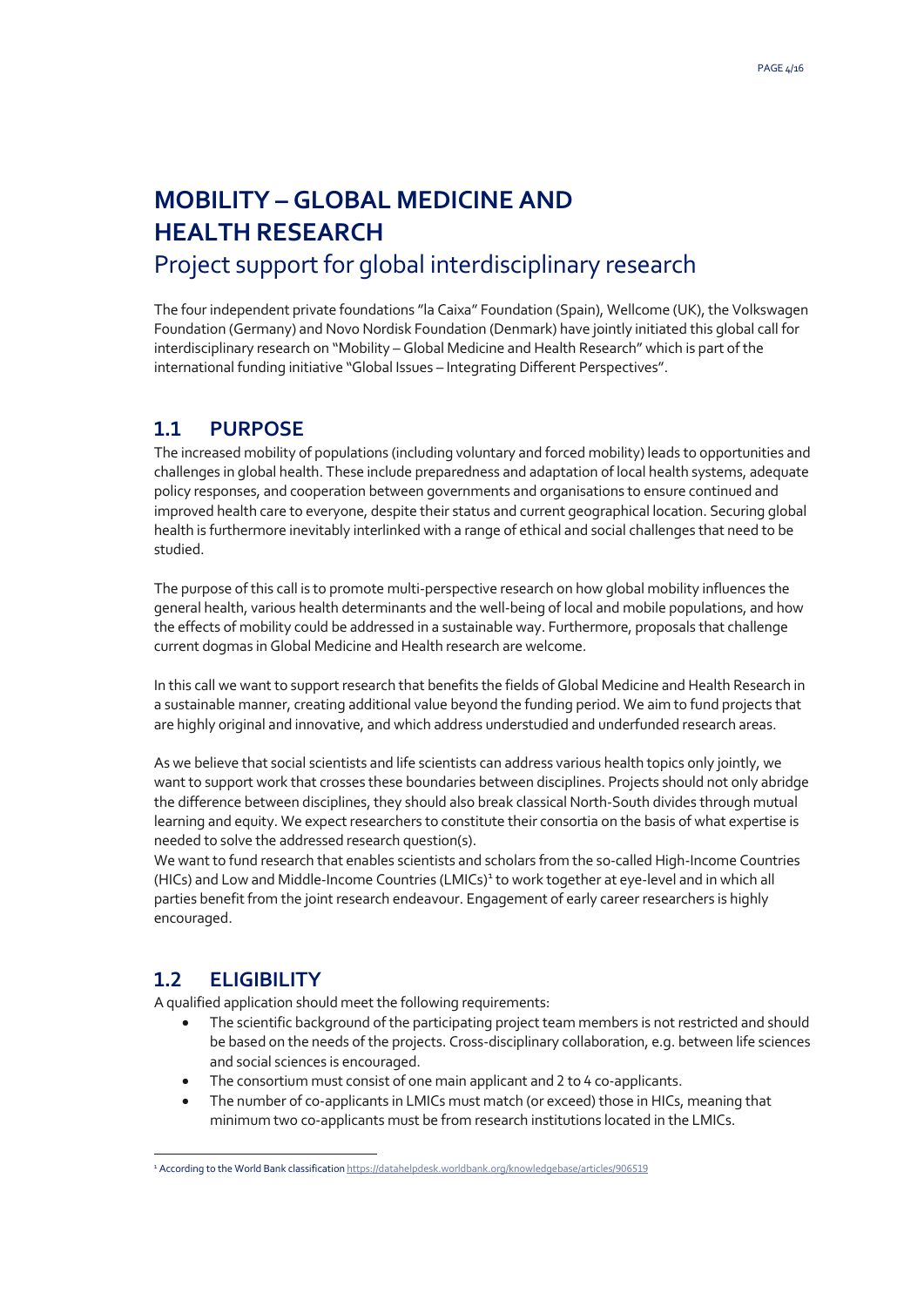If the consortium includes only two co-applicants from LMICs, they should be from two different countries.

- The main applicant must be an established researcher within his/her field of research.
- The main applicant must be from a research institution in Denmark, Germany, Spain, Portugal or United Kingdom.
- Co-applicants can be researchers at different stages of academic careers, however a PhD student cannot be a co-applicant.
- A significant part of the research must be performed locally in LMICs and include close collaboration with local communities, stakeholders and other relevant actors.
- NGOs and/or NPOs (non-profit organizations) can be collaborators in the projects and must be subcontracted by a research institution.

#### <span id="page-4-0"></span>**1.3 RESEARCH FIELDS**

The overall research subject of this call is Mobility - Global Medicine and Health Research with focus on disruption of the established preconceptions within global / cross-border medicine and health systems. The umbrella theme Mobility aims at research on the health-related questions regarding the mobility of people (migrants, refugees, tourists, (un)documented workers etc.), their effects and repercussions, and various aspects of mobility of populations.

The applicants are not limited to, but could use the following topics as inspiration to develop potentially high-impact research projects:

- legitimacy and responsibility of international and local actors in response to global health threats,
- response of healthcare systems to migration and how to optimize these,
- cross-border workers and their acceptance of and by the host country health system,
- effects of social practices, cultural beliefs and local communities on responses to global health challenges, e.g., epidemics, natural disasters,
- possibilities of mobile and digital health technologies, for example for disease surveillance during epidemic outbreaks,
- best practices in community engagement in the design of research into non-human disease vectors, e.g. the movement of animal-borne diseases across borders and their effects on human populations,
- climate change significance for global health challenges and induced disease patterns,
- development of local research and clinical capacities to develop and carry out diagnostics in fragile environments, e.g., refugee camps,
- response of health system to global zoonotic diseases,
- changing requirements and cultural and linguistic aspects of training and qualification of health workers,
- rights and access to health care of mobile populations, as well as interruption of health care in NCD<sup>[2](#page-4-1)</sup> perspective due to mobility.

With these sub-themes, we aim to encourage innovative cross-disciplinary work, and to address issues and challenges that the applicants identify as crucial.

<span id="page-4-1"></span> <sup>2</sup> NCD – non-communicable diseases.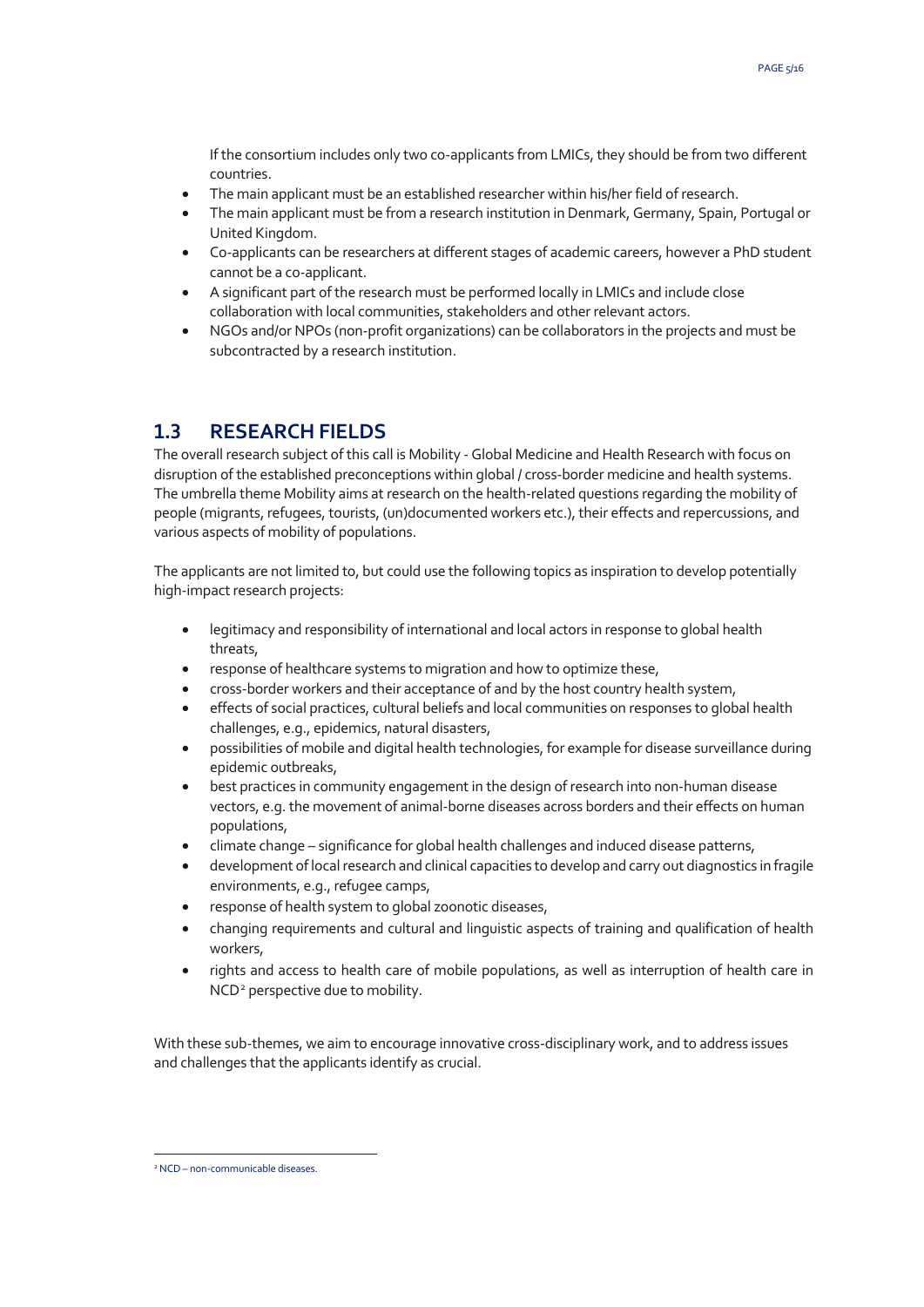## <span id="page-5-0"></span>**1.4 FUNDING**

#### **There are two funding stages in the application process. Selected 1st stage applicants will be invited to proceed to the 2nd application stage.**

#### **1st stage**

Up to a total of €750 000 is available for preparatory grants.

Up to 15 unrestricted preparatory grants of €50 000 for a 10 months period will be awarded to the shortlisted applicants, who will be invited to form consortia, design the final project, and submit a full  $2^{nd}$ stage project proposal by June 1, 2021. Each of the funding foundations will independently award 3-4 preparatory grants.

Preparatory grants can be used for salary, proof-of-concept type experiments, travel, meetings and workshops aimed at preparation of the full proposal (2<sup>nd</sup> stage application).

#### **2nd stage**

A total grant capital of €9 million is available for project grants of up to €1,5 million per project for 4-6 projects of 3-5 years duration. Each grant will be funded by one foundation based on the country the main applicant is located in. Each foundation will independently award 1-2 grant(s).

Funding can be requested for the following types of expenses:

- Up to 50% of the salary for the main applicant and co-applicants.
- Salary for scientific, technical, laboratory and administrative personnel. For senior researchers up to 50% of the salary can be applied for<sup>[3](#page-5-2)</sup>.
- Salary for Postdoctoral researchers (up to 100% of the salary).
- Travel expenses in relation to the project, i.e. consortium meetings, project meetings, partner institution visits, field work and data collection, site visits, conference and workshop participation, presentation of research results, etc.
- Operating expenses directly related to the project, e.g., consumables, materials, samples, and services.
- Minor equipment that is essential for conducting the research.
- Publication and dissemination of research results.
- Public engagement activities.
- Bench fees.<sup>[4](#page-5-3)</sup>
- Administrative support<sup>[5](#page-5-4)</sup>.

#### **Please note that the following expenses CANNOT be covered by this grant:**

- Expenses not directly related to the project.
- <span id="page-5-1"></span>Commercial activities.

## **1.5 LANGUAGE**

The application in all its parts must be written in English.

<span id="page-5-2"></span> <sup>3</sup> Exceptions can be made for senior researchers from the LMICs.

<span id="page-5-3"></span><sup>4</sup> Bench fees must be specified in the budget, and may only be used for operating expenses, lab consumables, and access to lab space and facilities that cannot be included within another individual budget category. To include a bench fee in the budget, the fee must be part of the general expenses policy of the institute/institution and apply for all employees for which the policy concerns.

<span id="page-5-4"></span><sup>5</sup> The possible size of the administrative support will be negotiated with the specific funding foundation.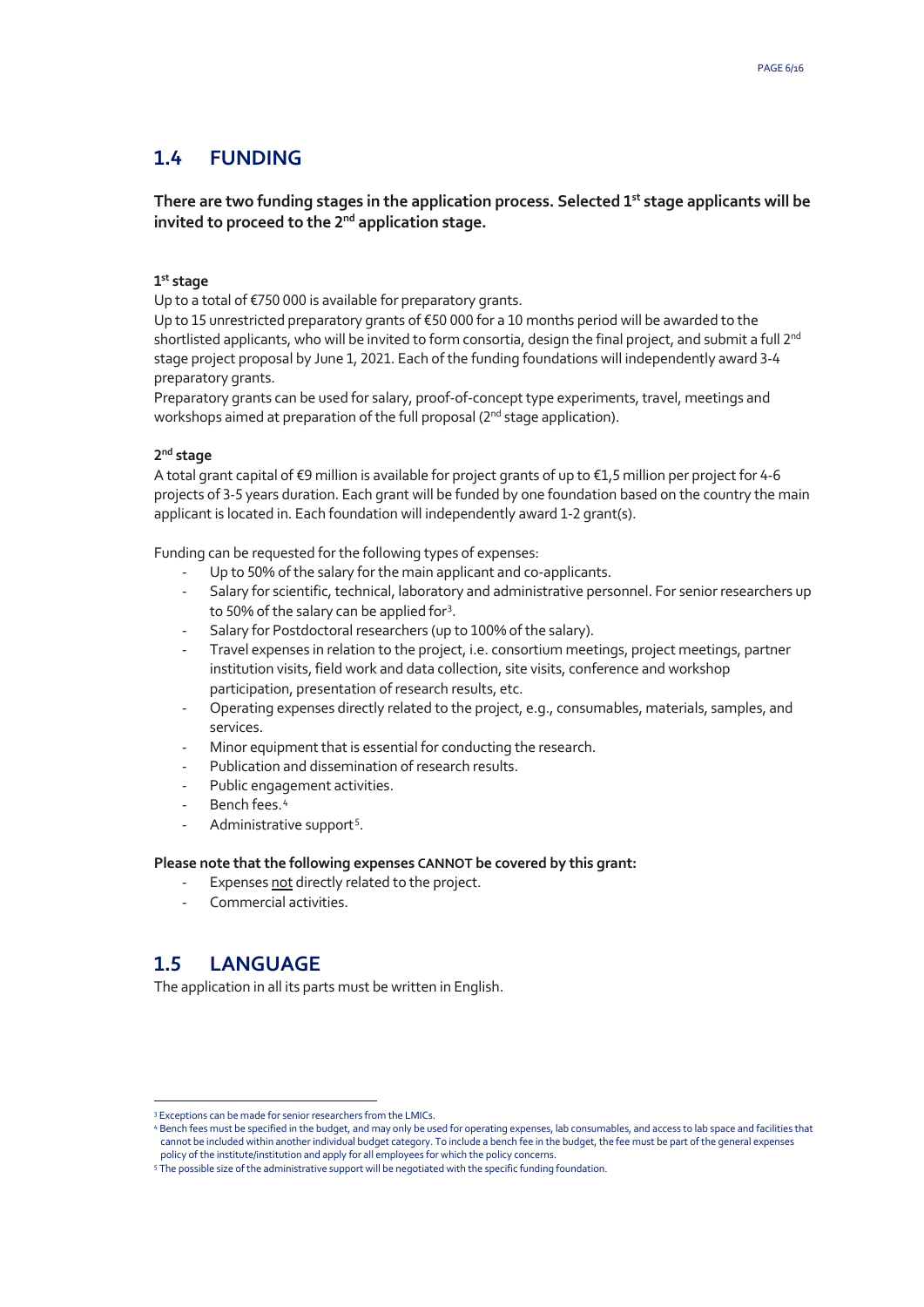## <span id="page-6-0"></span>**1.6 APPLICATION PROCESS**

The application must be completed and submitted using the Novo Nordisk Foundation's online application and grant management system, NORMA, which can be accessed from: [https://norma.novonordiskfonden.dk](https://norma.novonordiskfonden.dk/)

Further information on how to access and navigate in NORMA can be found in chapter 2.

After each application stage, applicants will be notified about whether or not they have been awarded a grant. The notification e-mail will be sent to the applicant's e-mail address from [noreply@norma.novonordiskfonden.dk](mailto:noreply@norma.novonordiskfonden.dk)

## <span id="page-6-1"></span>**1.7 ASSESSMENT CRITERIA AND PROCESS**

The  $1<sup>st</sup>$  stage applications will be evaluated internally with the support from invited external experts within life sciences and social sciences.

The  $2<sup>nd</sup>$  stage applications will be evaluated by an international scientific committee comprising of invited experts within the relevant fields. The foundations reserve the right to refuse to review applications that do not follow the formal requirements.

The following assessment criteria will be considered in both stages:

- Quality, novelty and feasibility of the project proposal.
- Involvement of local actors, communities and other relevant stakeholders in the project, and already at the stage of problem formulation. Research subject defined locally and involving the local community
- Potential outcome of the project is expected to be appreciated locally as well as will bring something back to the community.
- Transformative potential of the project. The project is expected to deliver transformative knowledge and perhaps even challenge the established preconceptions within global medicine and health systems
- Equity in research inputs and benefits between HICs and LMICs
- Potential to establish synergies and sustainable changes that benefit the global health and biomedical science in LMICs, and capacity building in both HICs and LMICs
- Budget sufficiency for the project duration and fair distribution of funding budget between LMICs and HICs
- Projects should be accompanied by specific impact measures / outcome evaluations and indicate transfer potential for future research and innovative initiatives in this area.
- Engagement of early career researchers into exchange programmes between LMICs and HICs.
- Plan for implementation of the research findings and for dissemination of the research results.

1<sup>st</sup> stage project proposal can be max 10 000 characters incl. spaces, and should include the following information:

- Project title.
- **Brief project description**
- Project description, including
	- Project idea
	- Expected outcome
	- A statement on the significance of the research field and the relevance for the call: why it is original and innovative?
	- Suggested project team/consortium and their roles.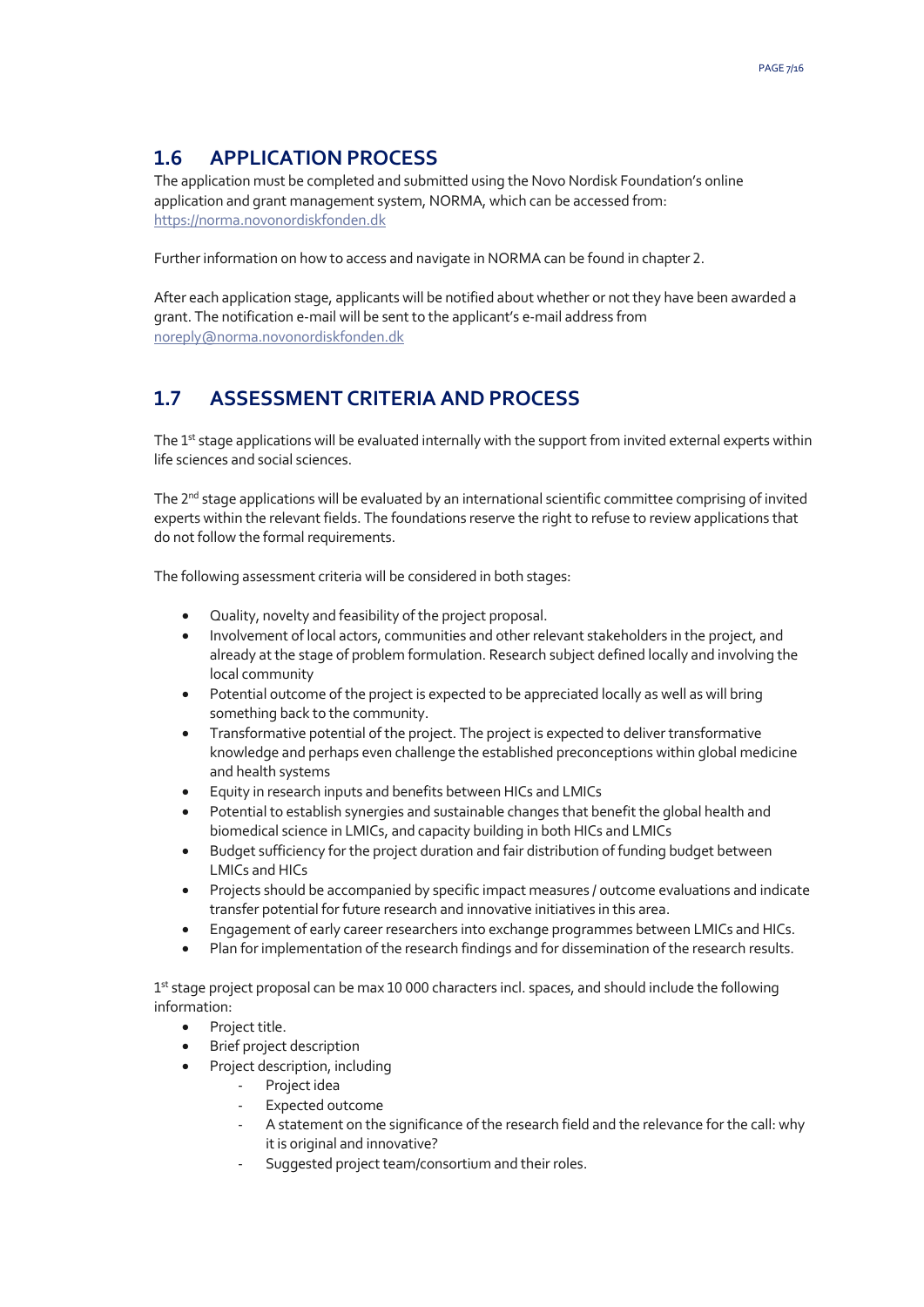- Further steps in full proposal development, in case the application is selected for the 2nd stage.
- Illustrations (optional)
- Literature references
- Lay project description
- Uploads:
	- Budget for the 1st stage in EURO submitted as a PDF upload.
		- **Download the 1st stage budget templat[e HERE.](https://norma.novonordiskfonden.dk/files/454851/f114209/Mobility_in_Global_Health_Perspective_2020_-_Stage_1_-_Budget_template.docx)**
- Short CVs (max 2 pages each) of the co-applicants submitted as PDF uploads under the Coapplicants tab.

2<sup>nd</sup> stage full project proposal can be of max 30 000 characters incl. spaces and include the following information:

- Project title
- Brief project description
- Elaborated project description, including
	- Theory and methodology
	- Originality and innovativeness of project
	- Significance for the research field
	- Integration of early-career researchers
	- Strategy for science communication
	- Detailed description of the research groups and their roles, including organisational structure of the consortium
	- Project timeline and work plan
- Illustrations (optional)
- Literature references
- Lay project description
- Appendices submitted as PDF uploads:
	- Detailed budget, including a budget justification submitted as a PDF upload. **Download the 2nd stage budget template [HERE.](https://norma.novonordiskfonden.dk/files/454851/f114209/Mobility_in_Global_Health_Perspective_2020_-_Stage_2_-_Budget_template.docx)**
	- Hosting letters from each partner institution, signed by the department head of the institution.
	- Conclusions of ethical committees, or other relevant local approvals required to execute the project, if applicable.
- Short CVs (max 2 pages each) of the co-applicants submitted as PDF uploads under the Coapplicants tab.

As part of the 2<sup>nd</sup> stage evaluation, the main applicant will be invited to London (Wellcome, UK) in September 2021 to present and discuss their proposed research projects with the review committee and the foundations.

**IMPORTANT!** The specific grant agreements, describing the terms and conditions of funding, will be signed between the grant awardee and one of the four foundations, following each foundation's individual grant-giving procedures.



IMPORTANT! There will not be given feedback in case the application is not selected for preparatory funding following the 1<sup>st</sup> stage application.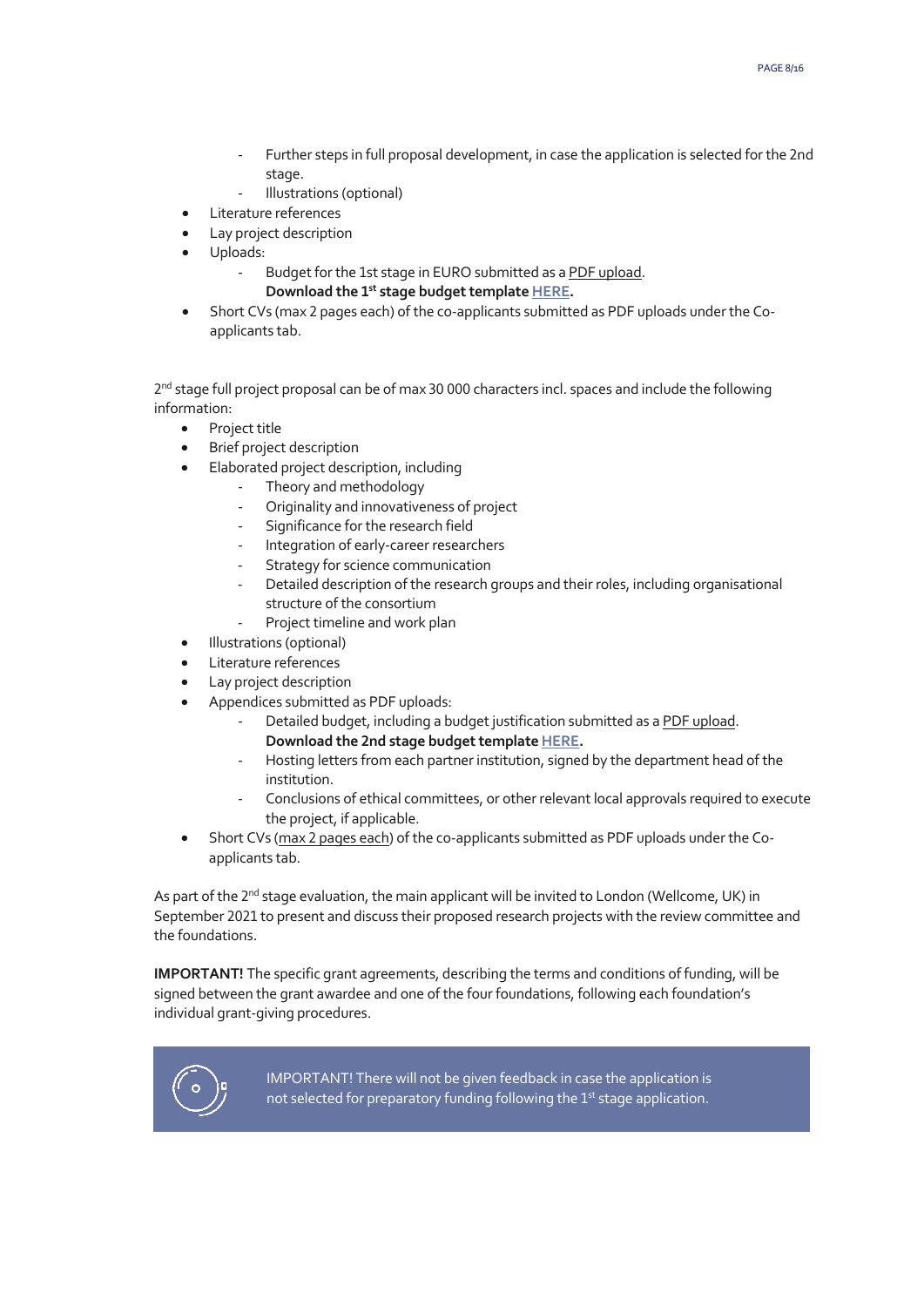## <span id="page-8-0"></span>**1.8 IMPORTANT DATES**



## <span id="page-8-1"></span>**1.9 IMPORTANT INFORMATION REGARDING THIS CALL**

The main applicant is the researcher who formally submits the application in the application system (NORMA) on behalf of all project partners. The application MUST be submitted by an applicant from a research institution in Denmark, Germany, Spain, Portugal or United Kingdom. The scientific project leader need not be the same as the person who submitted the application.

A co-applicant is a researcher taking part in the research project and thereby receives a share of the grant according to the budget.

A collaborator in the project is an external institution, NGO or NPO which performs an assignment for the project and is subcontracted by the main applicant or one of the co-applicants.

The payment of the preparatory grant or the full grant will be made to the main applicant who submitted the application. The main applicant will thereafter transfer shares of the grant to the project co-applicants according to the budget submitted in the application. The main applicant is legally responsible for the grant and for the transfer of the shares of the grant to the partners in the project according to the budget. The payment of the grant will be made by one of the funding foundations to the main applicant originating from the foundation's country.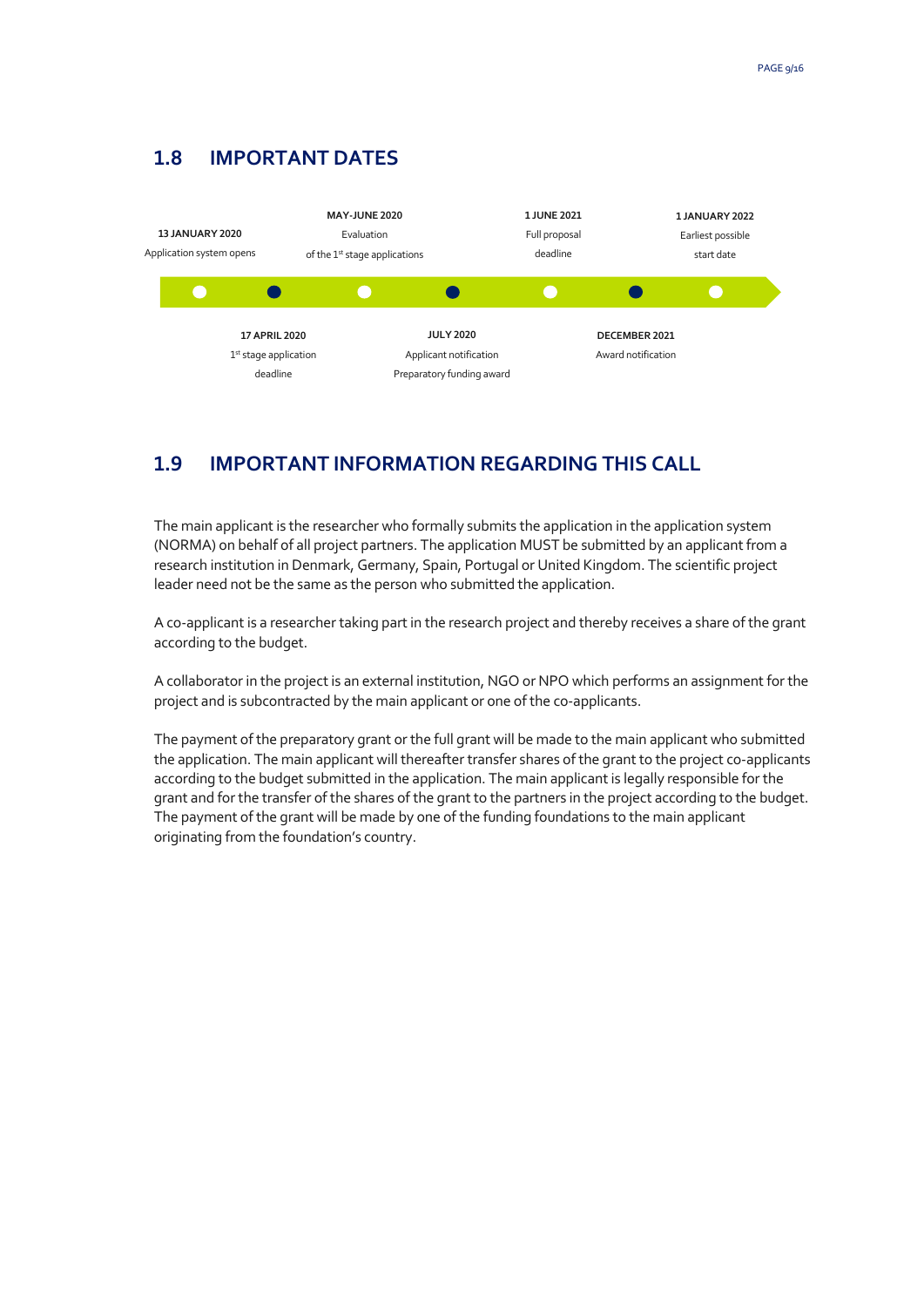## <span id="page-9-0"></span>2 THE APPLICATION AND GRANT MANAGEMENT SYSTEM – NORMA

Sections 2 and 3 provide guidance on completing and submitting an application through the Novo Nordisk Foundation's electronic application and grant management system, NORMA. All the fields must be completed in accordance with these guidelines and the instructions in NORMA.

## <span id="page-9-1"></span>**2.1 USER REGISTRATION**

NORMA can be accessed through the link[: https://norma.novonordiskfonden.dk](https://norma.novonordiskfonden.dk/)

Before you begin, please read the instructions and technical information on the login page.

If you do not have a user profile in NORMA, you can register by clicking on REGISTER AS APPLICANT. You will be asked to fill in a contact form, which will appear in a new window. Main applicant should only have one user profile. Use your work e-mail address for registration. After the registration you will receive an e-mail with username and password. You can now log in to NORMA. When you log in for the first time, you will be asked to change your password.

Applicants who have previously applied for a grant from the Novo Nordisk Foundations or have an active grant may already have a user profile in NORMA. If you are in doubt, an existing user profile can be retrieved by clicking FORGOT PASSWORD and entering an e-mail address. If you have a user profile in the system will receive an e-mail with login information and a new password within 5–10 minutes.

A registered user, who submits an application is legally responsible for the truthfulness of the content in the application.

#### **IMPORTANT NOTICE!**

The data in the submitted applications will be accessible for all four funding foundations -"la Caixa" Foundation (Spain), Wellcome (UK), the Volkswagen Foundation (Germany) and the Novo Nordisk Foundation (Denmark).

Please do not include any sensitive personal information – e.g. personal medical history – in the application.

If you experience technical problems, please contact NORMA Support: norma-[support@novo.dk.](mailto:norma-support@novo.dk)



An applicant cannot change the e-mail address provided at registration. Please contact NORMA Support if you need to change your e-mail address.

## <span id="page-9-2"></span>**2.2 CREATING AN APPLICATION**

To initiate a new application, you first need to identify the "Mobility – Global Medicine and Health Research" call. Go to the OPEN CALLS tab, which is located in the upper right corner of the screen. All currently available NNF grants are visible in tabs that are sorted by NNF's overall grant areas.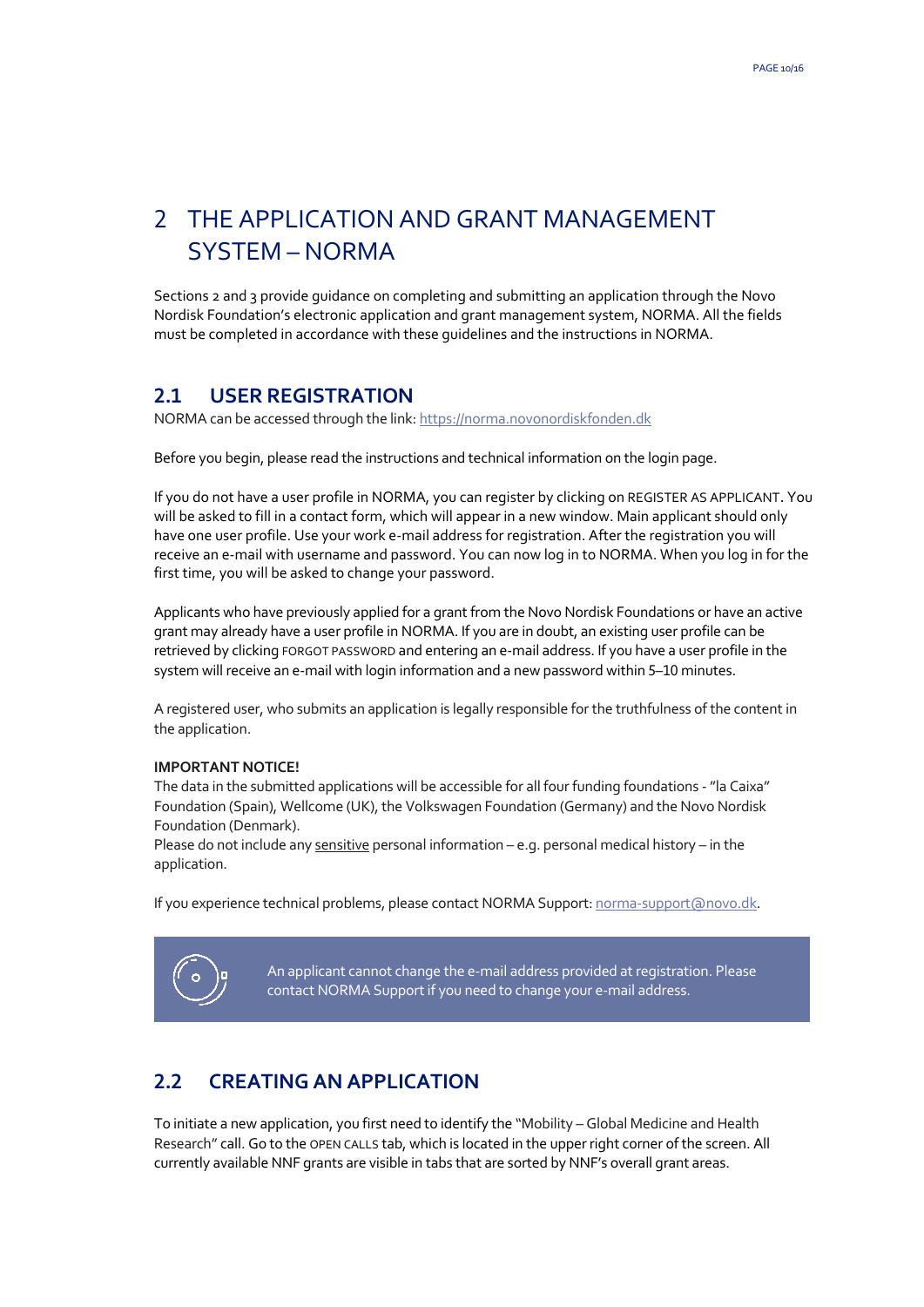Initiate an application by clicking the blue APPLY NOW button. Your draft application is then created and will remain a draft version until you actively submit the application.

You can create and subsequently edit a draft version of the application until the deadline. A draft application can be saved by clicking SAVE DRAFT and may be deleted at any time up to the deadline by clicking CANCEL APPLICATION. An application is not submitted until an applicant has clicked SUBMIT.

The application comprises of tabbed sheets that need to be completed but not necessarily in chronological order. Fields marked with a red star (\*) are obligatory to fill in.

You can review the application at any time by clicking OPEN under MY APPLICATIONS on the NORMA front page. The whole application, including any currently entered data, can be downloaded as a PDF file by clicking on APPLICATION PDF. Make sure that the PDF is readable and formatted appropriately before submitting your application.

## <span id="page-10-0"></span>**2.3 TEXT AND ILLUSTRATIONS**

#### **FILLING IN THE FIELDS**

For all applications, the individual fields must be completed in accordance with these guidelines and the instructions supplied in NORMA.



To prevent loss of data, it is essential to press SAVE DRAFT before you leave NORMA or navigate in the system.

#### **ABBREVIATIONS**

Abbreviations should be defined at the first use, and preferably a list of abbreviations should be included in the project description.

#### **APPLICATION TEXTS**

Text from e.g. Word can be copied and pasted into most text fields of the application. It is, however, important to check that formatting, special letters and symbols have not been converted or lost in the text fields after copying and pasting. If the formatting looks wrong in NORMA and in the PDF, you can try to change all text to 'Normal' under the tab FORMAT.

Available functions for formatting text are at the top of the text fields. Some shorter text fields do not have the option to format.



For readability purposes, standard fonts, font size 11-12, and line spacing between 1.0 and 1.5 must be used.

#### **ILLUSTRATIONS**

Illustrations with figures/charts/tables/images etc. related to the project description can be uploaded In the PROJECT INFORMATION tab. Maximum four illustrations per application are allowed. Include illustration number and legend/caption for each illustration file when uploading. The illustrations will be integrated in the final application PDF.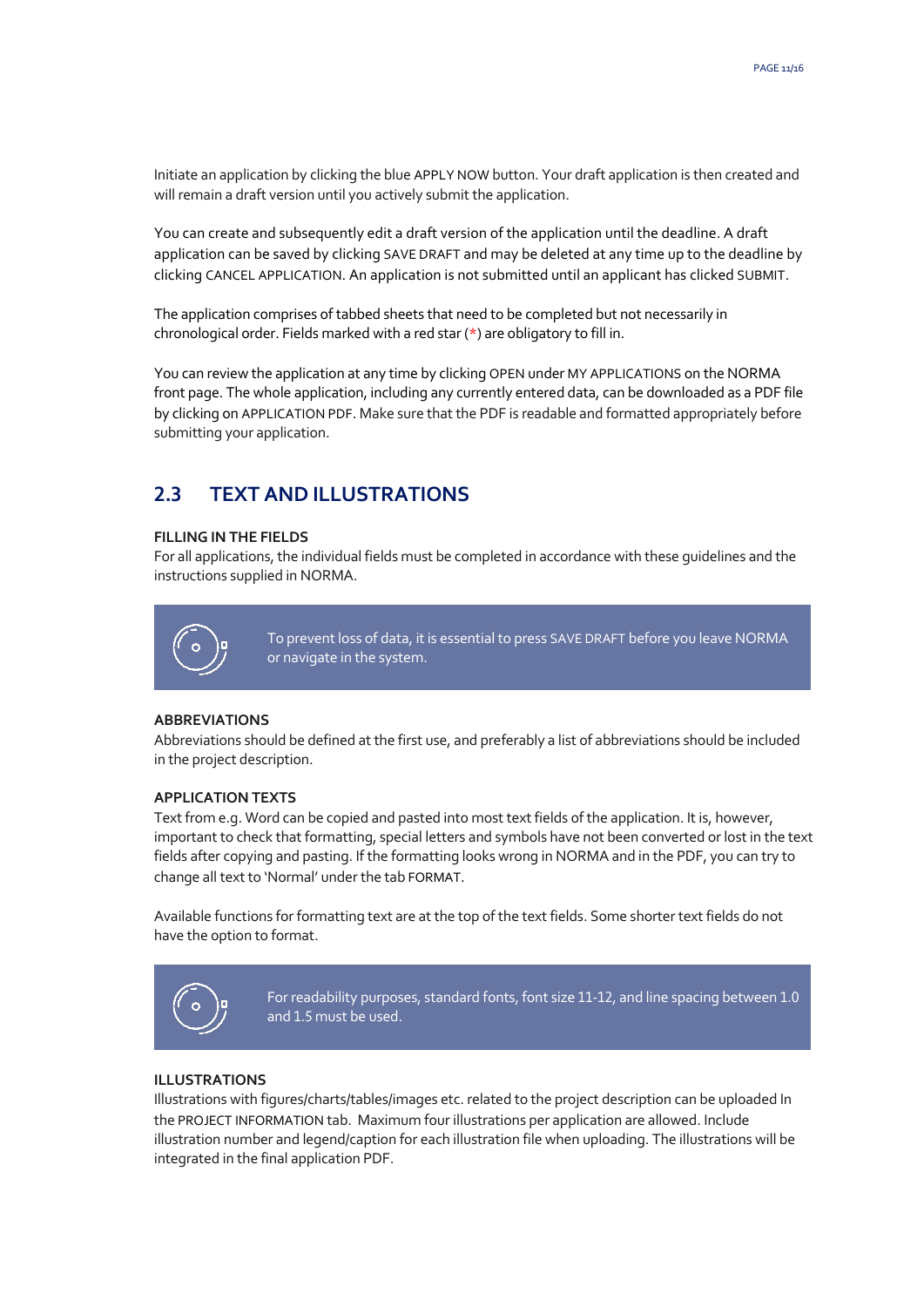<span id="page-11-0"></span>The following file formats for illustrations are accepted in the system: JPG, JPEG, PNG, BMP. The maximum accepted size for each illustration is 1050\*1650 pixels.

#### **2.4 SUBMITTING THE APPLICATION**

The application in its entirety must be submitted electronically via the application system by clicking SUBMIT. It is not possible to submit an application or any part of it by standard mail or e-mail. Any material submitted outside the application system will not be included in the evaluation and will not be returned.

All applicants must declare that the information provided in the application is true and accurate.

An application cannot be submitted unless all the required fields have been completed. Fields in the application that are incorrectly completed or incomplete will be listed in a box at the top of the application. Clicking on each individual line marked in red takes you directly to the incomplete field. The box will disappear when you select SAVE DRAFT. This allows you to continue with the application and submission.



NORMA automatically generates a list of incorrect entries when you click SUBMIT. Amending incorrect entries can be time-consuming, so we recommend submitting applications well before the deadline.

You can modify your submitted application before the submission deadline. **Remember to RESUBMIT your application before the deadline.** Modified applications that have not been resubmitted will not be evaluated. Applications cannot be modified after the submission deadline.

Once the application has been submitted, you will receive a confirmation of receipt by e-mail. If you do not receive a confirmation of receipt (please check your spam folder), you should contact us as soon as possible using the contact details on page 17.

If you wish to withdraw a submitted application after the deadline you must contact us via e-mail, using the contact information on the page 17.

<span id="page-11-1"></span>

Please remember to check that the PDF version of the application is legible and contains all entered information and uploads before submitting the application.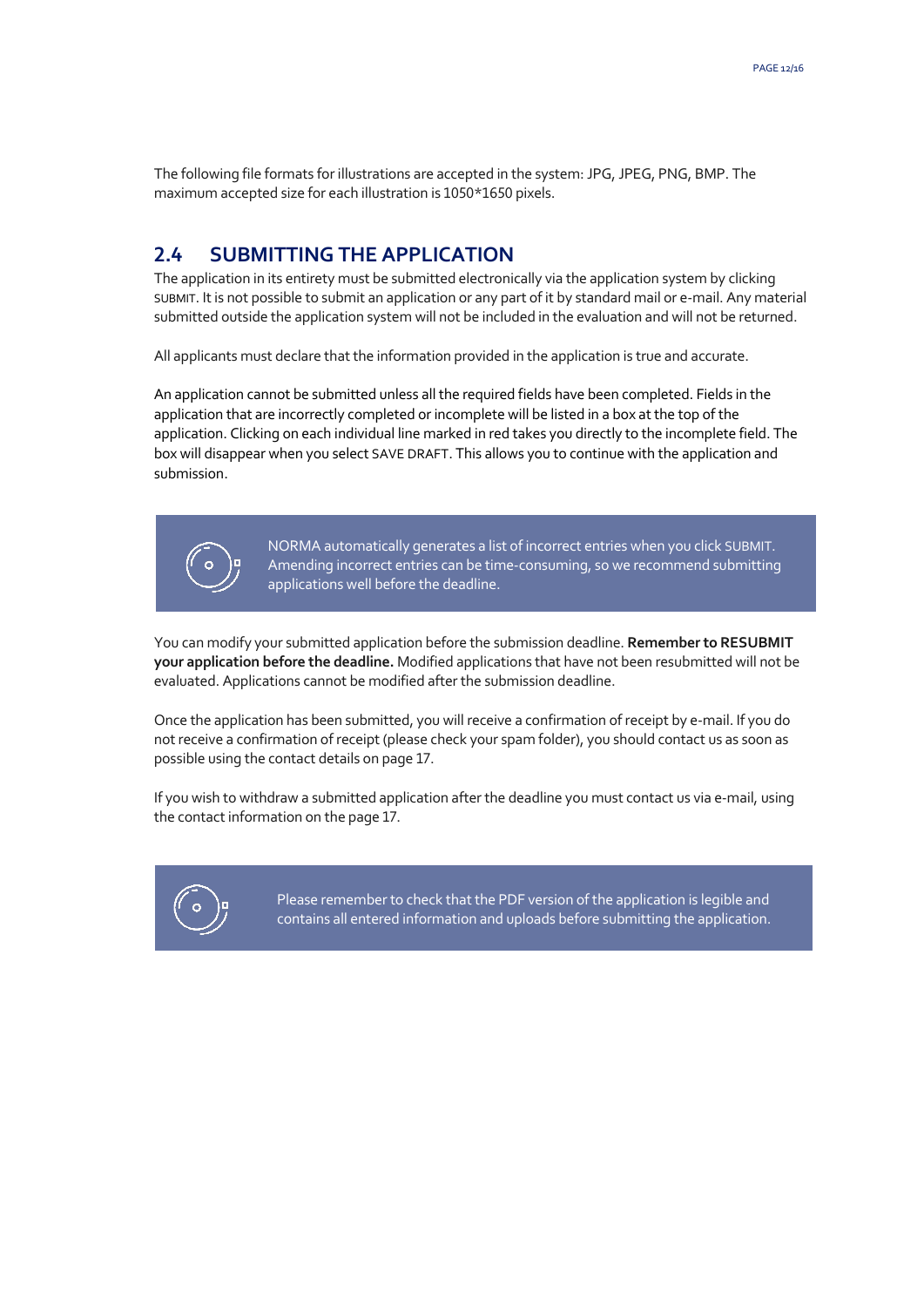## 3 APPLICATION CONTENT

<span id="page-12-0"></span>This section provides guidelines on the content required in the parts of the online application form for this call.

### **3.1 APPLICANT INFORMATION**

Enter information on the main applicant, any co-applicants and administrating institution in the following tabbed sheets:

- Contact person
- Personal Information
- Current institution the institution where the applicant is currently employed
- Educational information
- Administrating institution the institution which will be administrating the grant. Can be the same as the Current institution. For this call the administrating institution shall be located in Denmark, Germany, Spain, Portugal or United Kingdom.
- Applicant information
- Co-applicants



Registering a NEW administrating institution in NORMA can take up two working days. The application can be edited but cannot be submitted before this information is registered. We therefore recommend that you register an administrating institution as the first thing after creating a profile in NORMA.

#### **CO-APPLICANTS**

Co-applicants participate actively in organizing and implementing the project and receive a share of the grant. The project description should clearly describe the role of any co-applicants, and the budget should clearly indicate the co-applicants' share of the total budget. Co-applicants must be invited through NORMA and subsequently confirm their status as co-applicants in the application.

- Go to the INVITATIONS link in the blue field on the left
- Click the + symbol and enter the name and e-mail address of the co-applicant
- Select CO-APPLICANT under ROLE in the drop-down menu (REFEREE cannot be used for this call)
- Click INVITE
- Co-applicants will be contacted automatically through NORMA and asked to confirm their status as co-applicants

When the co-applicant accepts his or her status as co-applicant, additional fields will appear in the application. The CO-APPLICANT field includes information about a co-applicant(s). A short CV (maximum two pages) and an endorsement from the institution for each co-applicant can also be uploaded as a PDF file by clicking on CO-APPLICANT UPLOAD(S).

Either the co-applicant or the main applicant must complete the CO-APPLICANT field. Only one person at a time can edit the application.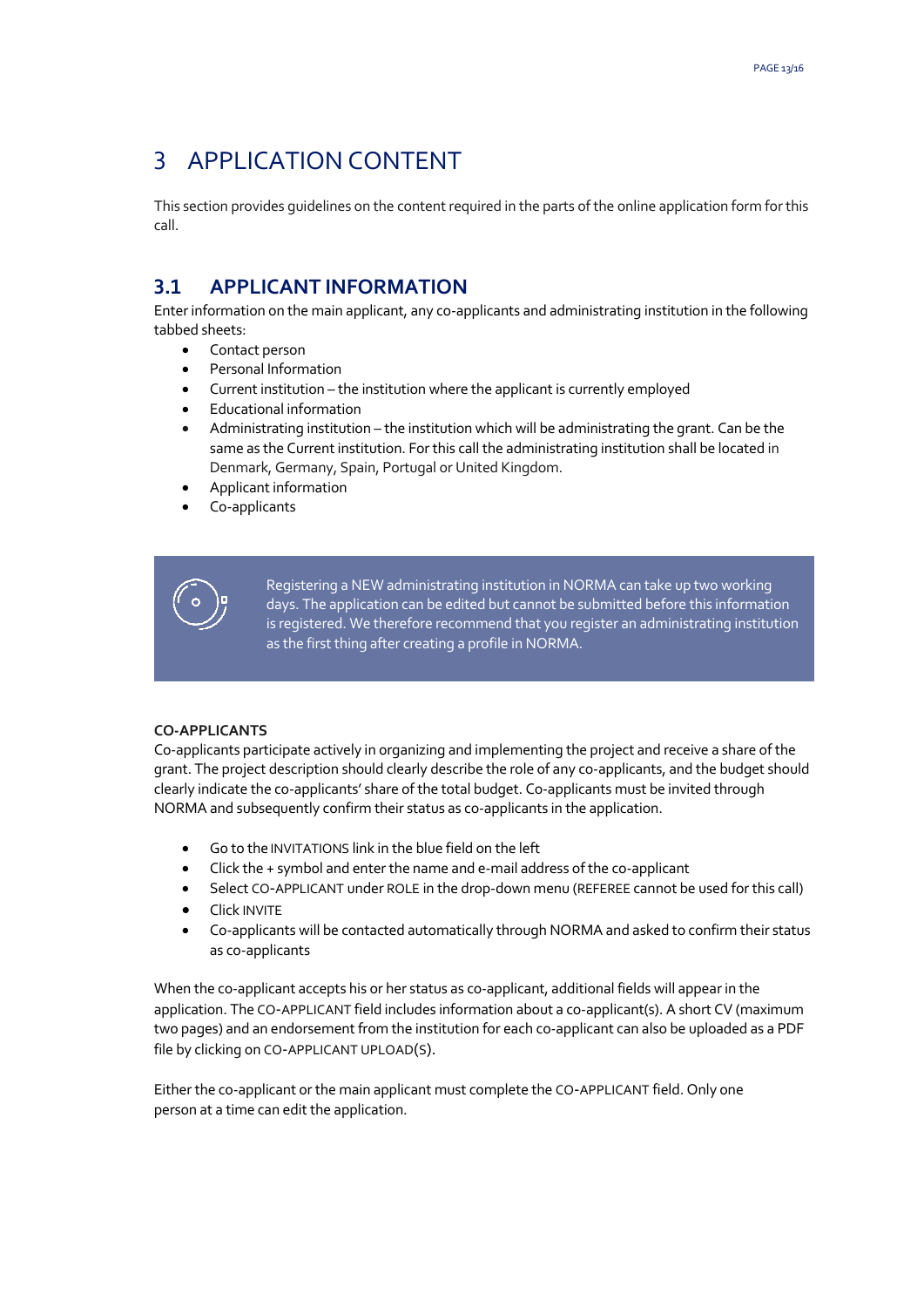If the co-applicant has confirmed participation but the information has not been entered in the CO-APPLICANT field, NORMA will not include the co-applicant as part of the application. The main applicant must therefore check that the information about any co-applicant(s) is included in the application before submitting it.

The application cannot be submitted before the required number of co-applicants have accepted. Please start the process of inviting co-applicants well in advance before submission deadline.



Please note that co-applicants can read, edit and upload information in the entire application but cannot submit the application. Only the main applicant can submit the application.

## <span id="page-13-0"></span>**3.2 PROJECT INFORMATION**

Enter a description of the project under the PROJECT INFORMATIONtab. A maximum of four illustrations can be uploaded here.

#### **GRANT PERIOD**

After you enter the start and end dates for the grant, NORMA generates a grant period in whole years.

#### **PROJECT TITLE**

Please provide a short title for the project (maximum 150 characters, including spaces).

#### **BRIEF PROJECT DESCRIPTION**

Please provide a brief stand-alone summary of the project describing its purpose, target group and activities. (maximum 2000 characters, including spaces).

#### **PROJECT DESCRIPTION**

1<sup>st</sup> stage application must include a project description of maximum 10000 characters, including spaces. 2<sup>nd</sup> stage application must include a project description of maximum 30000 characters, including spaces.

#### **LITTERATURE REFERENCES**

Please provide the reference information for the literature cited in the project description (maximum 4000 characters, including spaces).

#### **LAY PROJECT DESCRIPTION**

Please provide a brief summary for non-experts in lay language. If the application is awarded a grant, the text may be used for publication (maximum 1000 characters, including spaces).



Please note that the project description should address all the assessment criteria listed in subsection 1.7.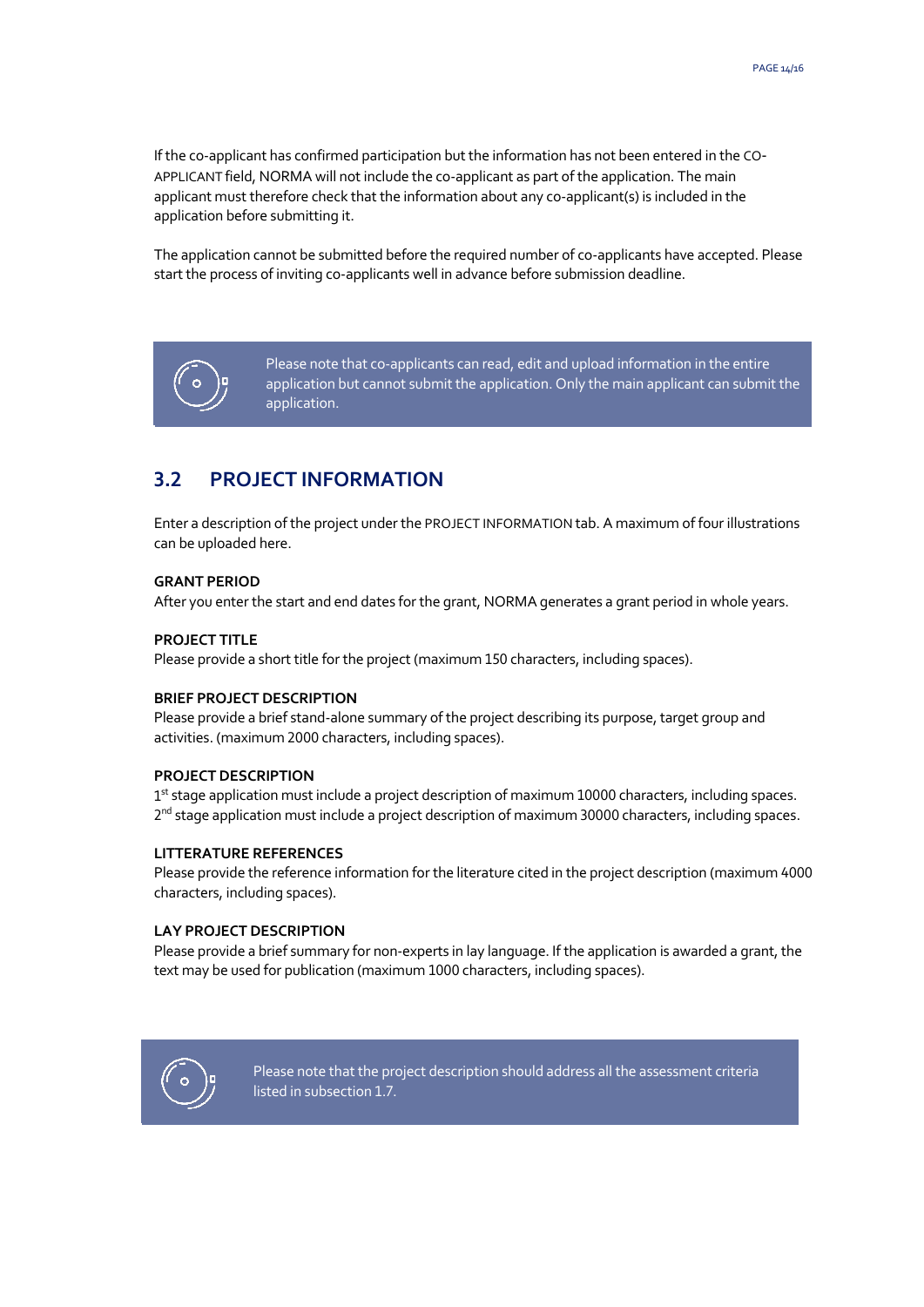## <span id="page-14-0"></span>**3.3 BUDGET**

The budget only comprises of the information provided in the PDF budget upload.

**Download the 1st stage budget template** [HERE](https://norma.novonordiskfonden.dk/files/454851/f114209/Mobility_in_Global_Health_Perspective_2020_-_Stage_1_-_Budget_template.docx).

**Download the 2nd stage budget template** [HERE](https://norma.novonordiskfonden.dk/files/454851/f114209/Mobility_in_Global_Health_Perspective_2020_-_Stage_2_-_Budget_template.docx). (Relevant only for the selected  $2<sup>nd</sup>$  stage applications)

The budget must be created in budget years following the grant period entered in NORMA as GRANT PERIOD START DATE and GRANT PERIOD END DATE, and not calendar years.

Complete the budget as follows.

- Use the BUDGET TEMPLATE. You may only apply for the types of expenses that are listed in the template. All amounts must be stated in EURO without decimal points, commas or spaces.
- In the first budget year, the costs are shown from the project start until 31 December. The first budget year can cover a period of 15 months if the project's start date falls within one of the last three months (October, November or December) of a calendar year. This ensures that the next budget year follows the calendar year.
- In the subsequent budget years, the costs are stated from 1 January to 31 December.
- The last budget year can cover a period of 15 months if the project's end date falls within one of the first three months (January, February or March) of a calendar year.

Any comments about the budget can be entered in the SUPPLEMENTARY INFORMATION field in the budget template.

Funding, both received and applied for, from the applicant's own organisation and from other sources should be entered under ADDITIONAL CONTRIBUTIONS FOR THE PROJECT in the budget template. The amount entered should be the cumulative sum for the whole grant period. Please specify what the additional contributions cover and state whether they overlap with the grant applied for in the current call.



Applicants may apply for the types of expenses listed in the budget template. Remember to save the document as PDF.

## <span id="page-14-1"></span>**3.4 PREVIOUS AND CURRENT GRANTS FROM NNF**

<span id="page-14-2"></span>Please note that this is a standard system section that refers to the grants from the Novo Nordisk Foundation only. Fill in, if applicable.

## **3.5 UPLOADS**

All uploads, including the budget, must be in PDF format. NORMA automatically places these uploads at the end of the application.

[January 2020]